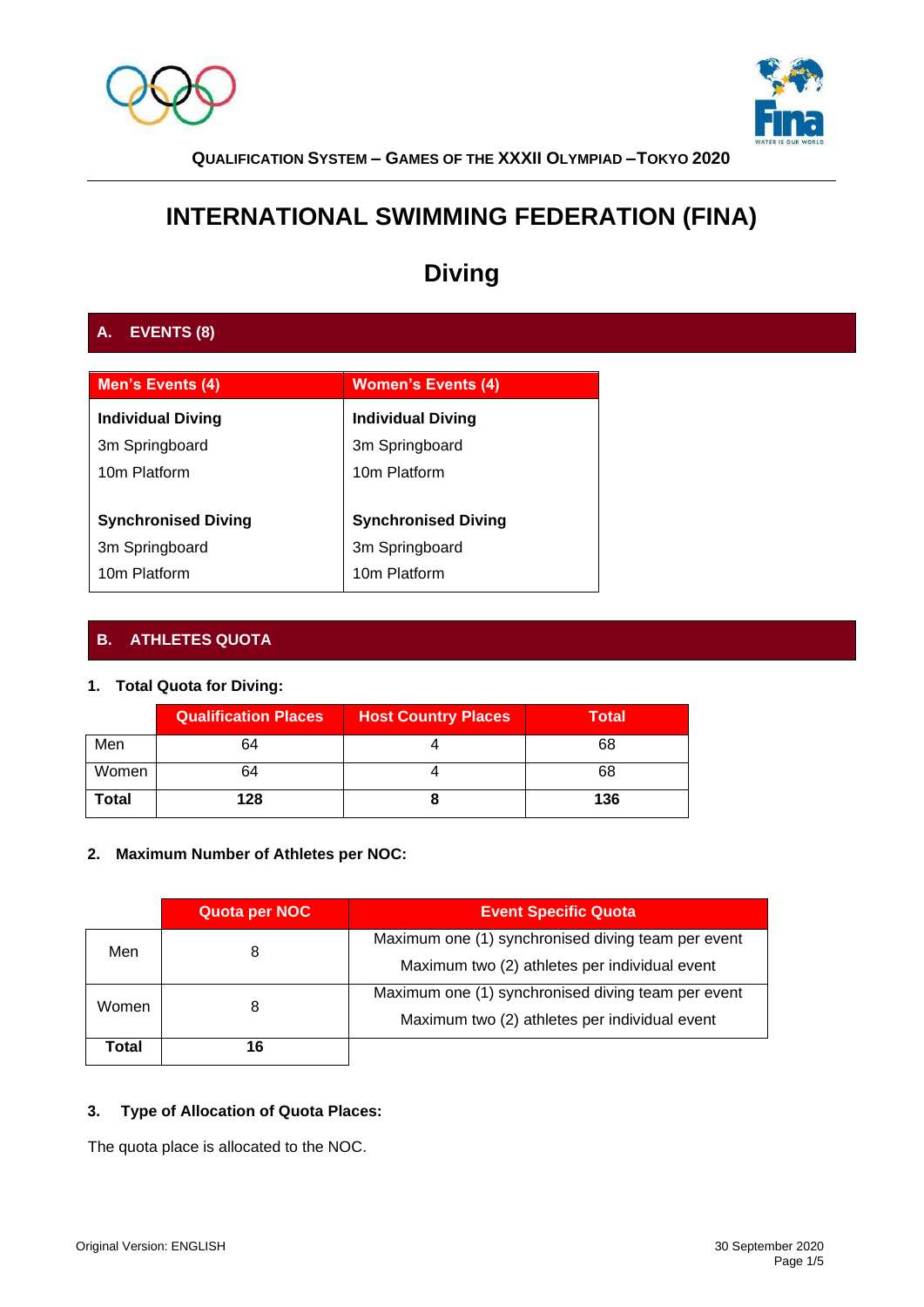



## **C. ATHLETE ELIGIBILITY**

All athletes must comply with the provisions of the Olympic Charter currently in force, including but not limited to, Rule 41 (Nationality of Competitors) and Rule 43 (World Anti-Doping Code and the Olympic Movement Code on the Prevention of Manipulation of Competitions). Only those athletes who comply with the Olympic Charter may participate in the Olympic Games Tokyo 2020.

#### **Age Requirements**:

All athletes participating in the Olympic Games Tokyo 2020 must be born before 1 January 2008. Athletes younger than 14 years on 31 December in the year of the competition shall not be permitted to compete at the Olympic Games. [\(FINA Rule D 1.4\)](http://www.fina.org/sites/default/files/2017-2021_diving_20092017_ok.pdf)

#### **Additional IF Eligibility Criteria:**

Only the athletes who are eligible to participate at the official FINA competitions, in accordance with the [FINA](http://www.fina.org/sites/default/files/logo_fina_general_rules_as_approved_by_the_ec_on_22.07.2017_final_3.pdf) [Rules GR 2.5, a](http://www.fina.org/sites/default/files/logo_fina_general_rules_as_approved_by_the_ec_on_22.07.2017_final_3.pdf)re entitled to participate in the Olympic Games Tokyo 2020.

### **D. QUALIFICATION PATHWAY**

#### **QUALIFICATION PLACES**

The qualification events are listed in hierarchical order of qualification.

#### **MEN / WOMEN**

#### **Team Qualification: Synchronised Diving (Springboard and Platform)**

*FINA Rule BL 9.3.8.3.2*

There shall be eight (8) synchronised diving teams in each event, including the Host Country team. Qualification places shall be obtained as follows:

| Number of<br><b>Team Quota</b><br><b>Places per</b><br><b>Gender</b> | <b>Qualification Events</b>                                                                                                    |
|----------------------------------------------------------------------|--------------------------------------------------------------------------------------------------------------------------------|
| 3 teams                                                              | 18th FINA World Championships 2019 Gwangju (KOR): The three (3) highest placed<br>teams from the 2019 FINA World Championships |
| 1 Team                                                               | <b>Host Country</b>                                                                                                            |
| 4 teams                                                              | <b>FINA Diving World Cup 2021</b>                                                                                              |
|                                                                      | The four (4) highest placed teams from the FINA Diving World Cup 2021 which have not yet<br>obtained a quota place             |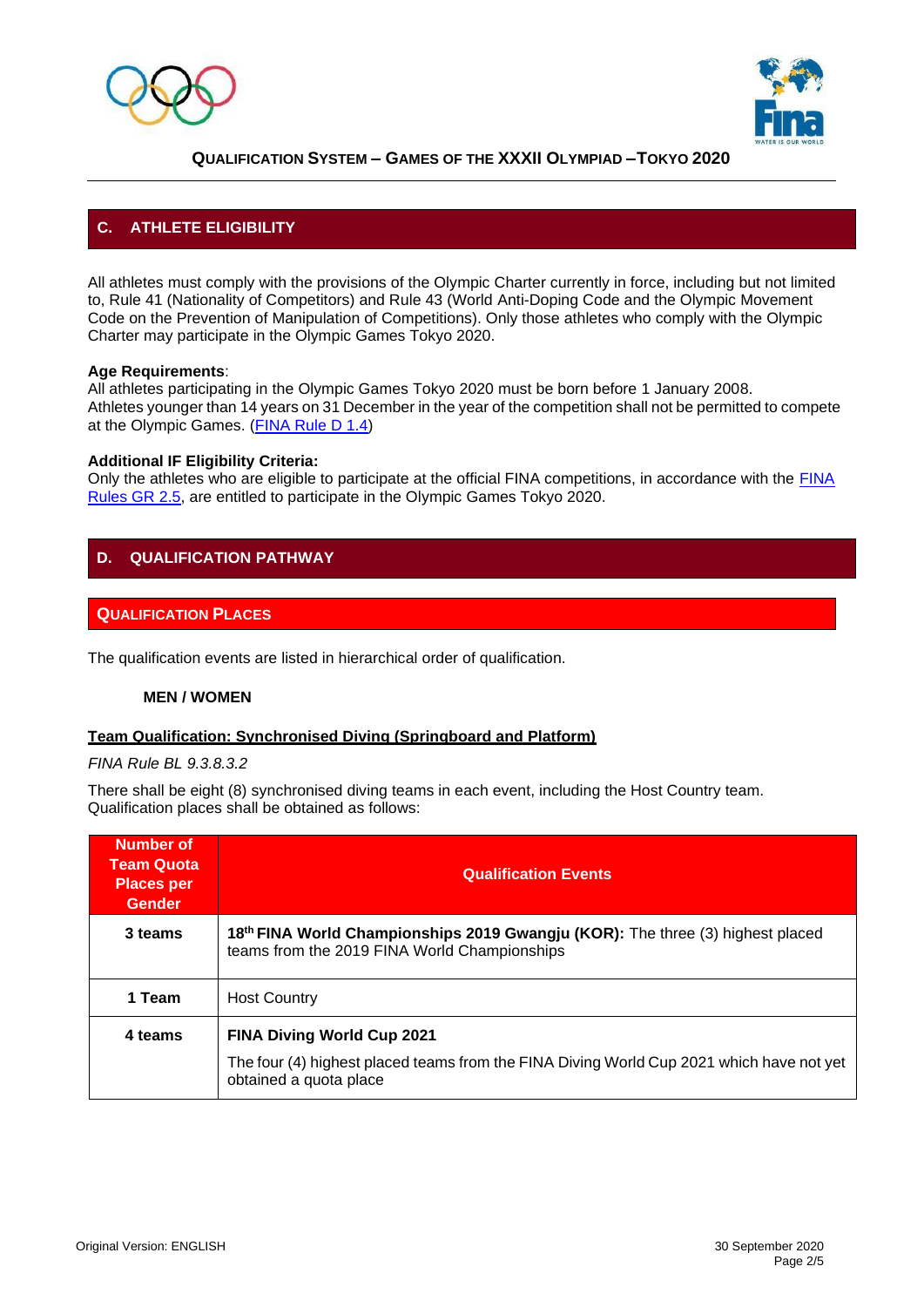



#### **Individual Qualification: Springboard and Platform**

#### *FINA Rule BL 9.3.8.3.3.4*

An individual athlete may obtain only one (1) quota place per individual event for his/her NOC.

Individual athletes shall qualify quota places for their NOCs, as follows:

| <b>Number of</b><br><b>Individual</b><br><b>Quota Places</b><br>per event | <b>Qualification Events</b>                                                                                                                                                                                                                                                                                                                                                                         |  |
|---------------------------------------------------------------------------|-----------------------------------------------------------------------------------------------------------------------------------------------------------------------------------------------------------------------------------------------------------------------------------------------------------------------------------------------------------------------------------------------------|--|
| 12 athletes                                                               | 18th FINA World Championships 2019 Gwangju (KOR)                                                                                                                                                                                                                                                                                                                                                    |  |
|                                                                           | The 12 highest placed athletes in each individual event from the $18th$ FINA World<br>Championships shall each obtain one (1) quota place for his/her NOC.                                                                                                                                                                                                                                          |  |
| 5 athletes                                                                | <b>Continental Championships</b>                                                                                                                                                                                                                                                                                                                                                                    |  |
|                                                                           | A Continental Championship may only be conducted after the World Championships<br>2019 and prior to the World Cup 2021 and must be approved by FINA. A neutral TDC<br>delegate will be assigned to the Continental Championship. The champion (or best<br>qualified) in each of the 4 individual events shall earn an Olympic Qualification position<br>for his/her National Federation/NOC.        |  |
|                                                                           | Should a Continental Championship not take place, a continent may qualify a diver for<br>an individual event at the 2021 Diving World Cup. At least two National Federations of<br>that continent must participate in the respective individual event at the 2021 Diving World<br>Cup. The highest placed continental diver will obtain a quota place for his/her National<br>Federation/NOC.       |  |
|                                                                           | An individual diver may obtain only one (1) quota place per individual event for his/her<br>Federation.                                                                                                                                                                                                                                                                                             |  |
| Up to<br>18 athletes                                                      | <b>FINA Diving World Cup 2021</b>                                                                                                                                                                                                                                                                                                                                                                   |  |
|                                                                           | The 18 highest placed athletes at the FINA Diving World Cup 2021 will each obtain one<br>(1) quota place for their NOC with a maximum of two (2) athletes per NOC.                                                                                                                                                                                                                                  |  |
| <b>Additional</b><br>athletes                                             | Additional quota places may be obtained by athletes for his/her NOC but only until the<br>quota in the respective event is filled. These additional quota places will be allocated to<br>athletes placed 19th and higher at the FINA Diving World Cup 2021 until the maximum<br>number of athletes is reached and respecting the maximum number of quota per NOC<br>as outlined in section B above. |  |

### **HOST COUNTRY PLACES**

The Host Country is guaranteed one (1) team in each Synchronised Diving event, four (4) women and four (4) men for a total of eight (8) athletes.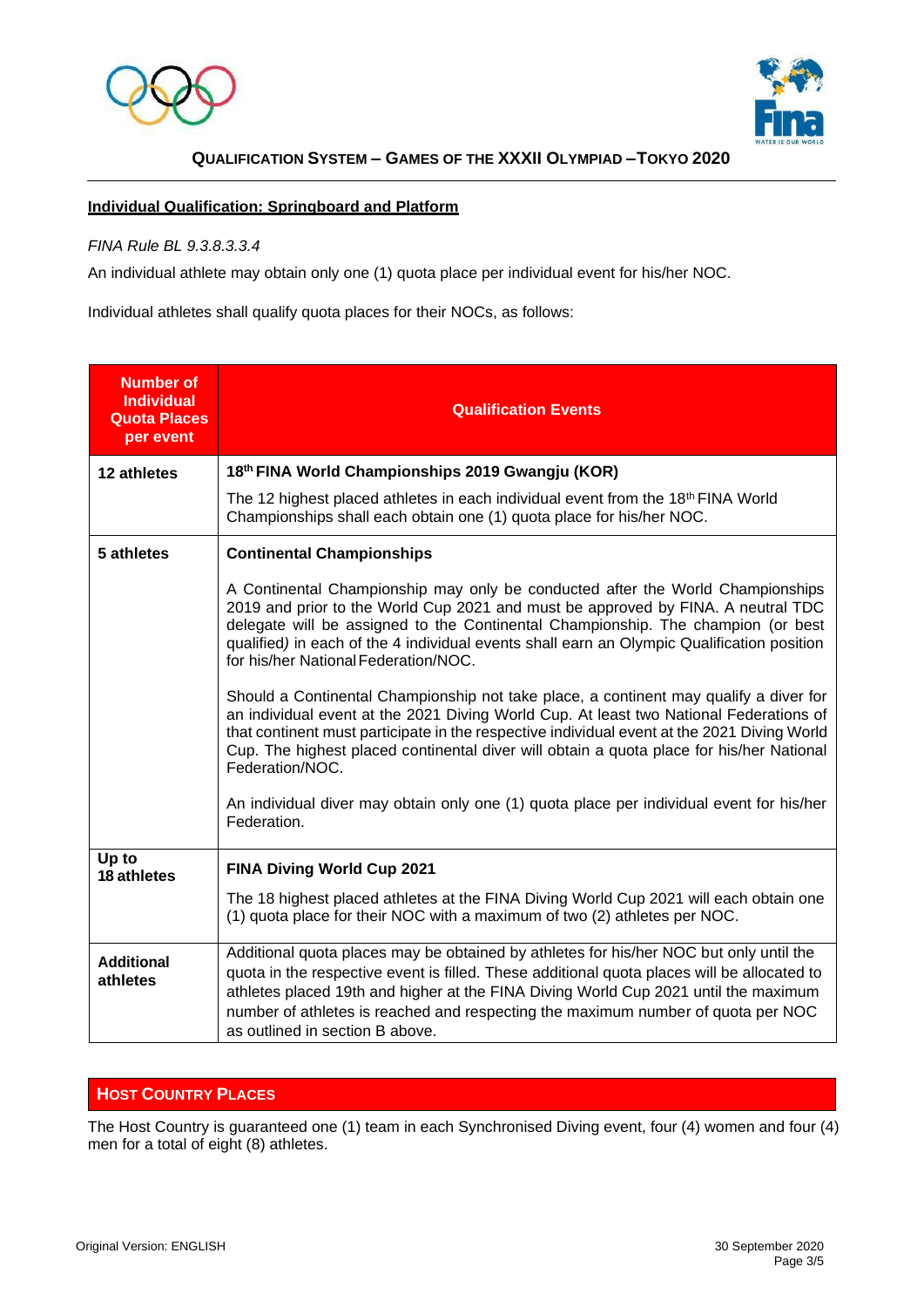



## **E. CONFIRMATION PROCESS FOR QUOTA PLACES**

#### **CONFIRMATION OF QUALIFICIATION PLACES**

Following each qualification event, FINA will publish the results on its website [\(www.fina.org\).](http://www.fina.org/)

Following the conclusion of the FINA Diving World Cup 2021 and no later than two (2) weeks thereafter, each NOC/NF will be notified the number of quota places that they have obtained.

The total number of athletes to be entered by all NOCs shall not exceed 136. *(FINA Rule BL 9.3.8.3.1.1).*

The NOCs will then have two (2) weeks to confirm if they wish to use these quota places, as detailed in paragraph **G. Qualification Timeline.**

If an athlete will be entered both as a team member in synchronised diving and as an individual competitor on the same height, that athlete should only be counted as one (1) quota place. (Example: If both synchronised athletes in springboard also compete individually in springboard, the total number of springboard athletes shall be reported as two (2)). *(FINA Rule BL 9.3.8.3.1.2)*

#### **CONFIRMATION OF HOST COUNTRY PLACES**

The Host NOC/NF has to confirm the use of the allocated quota places to FINA two (2) weeks after the end of the FINA Diving World Cup 2021.

## **F. REALLOCATION OF UNUSED QUOTA PLACES**

#### **REALLOCATION OF UNUSED QUALIFICATION PLACES**

If an allocated quota place is not confirmed by the NOC by the confirmation of quota place deadline or is declined by the NOC, the quota place will be reallocated as follows:

#### **Synchronised Diving (Springboard and Platform)**

*FINA Rule BL 9.3.8.3.2*

If any of the seven (7) qualified teams which have obtained a quota place withdraws, it shall be replaced by the next highest placed team at the FINA Diving World Cup 2021, not yet qualified.

#### **Individual Diving (Springboard and Platform)**

#### *FINA Rule BL 9.3.8.3.3*

If an athlete who has obtained a quota place in accordance with *FINA Rule BL 9.3.8.3.1* has not been entered to the Olympic Games, the quota place shall be reallocated to the next highest placed NOC from the respective event, at the FINA Diving World Cup 2021, not yet qualified, to the extent that the aggregate of all entries (Synchronised Diving and Individual Diving) does not exceed 136.

#### **REALLOCATION OF UNUSED HOST COUNTRY PLACES**

If the Host country decides not to use a reserved team quota place, the quota place shall be reallocated to the next highest placed NOC, not yet qualified, in the same event at the FINA Diving World Cup 2021.